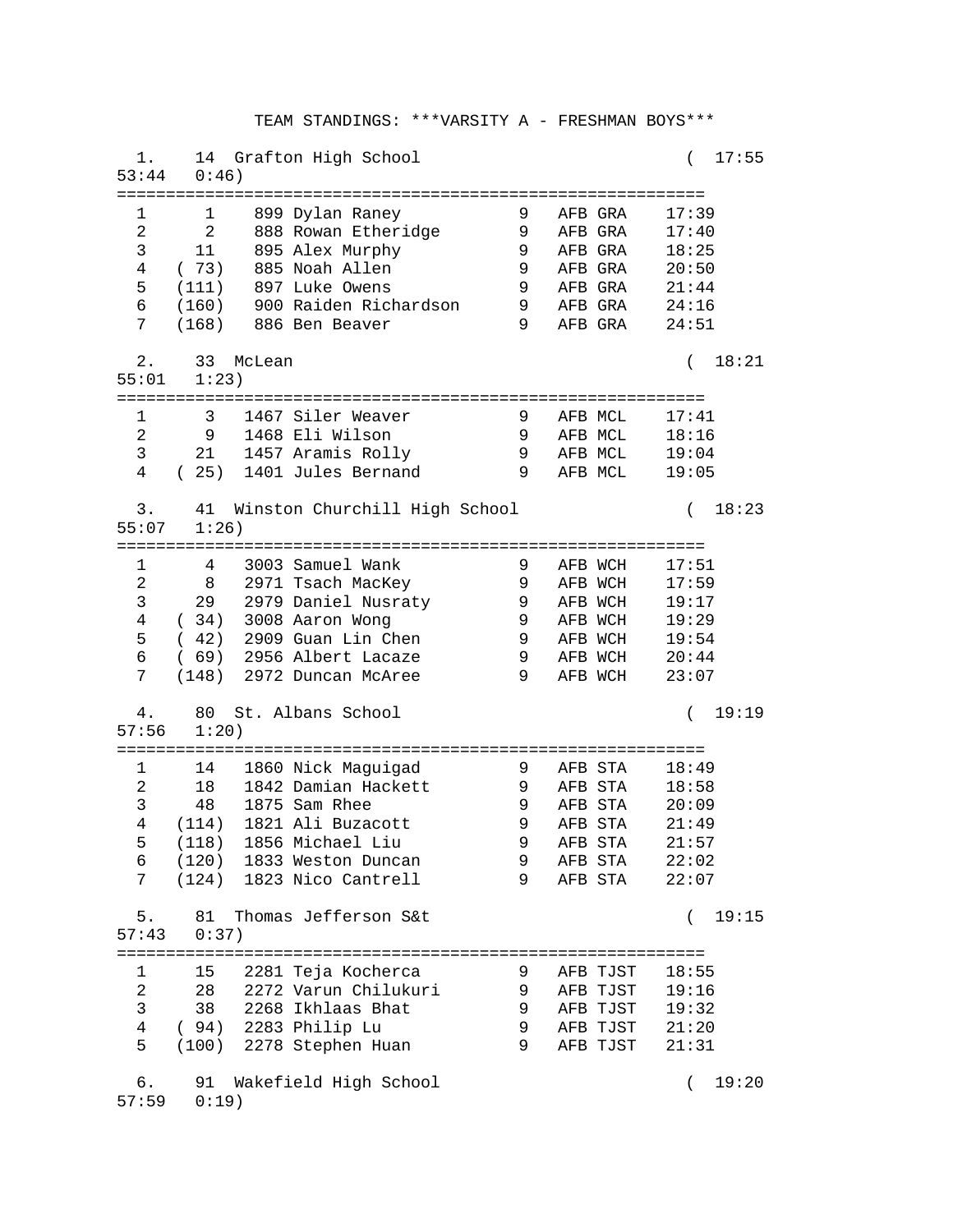============================================================ 1 26 2565 Jack Kumashiro 9 AFB WAKE 19:08 2 32 2553 Victor Choque Guzman 9 AFB WAKE 19:24 3 33 2575 Ryan Schroeher 9 AFB WAKE 19:27 7. 93 Hayfield Secondary School ( 19:09 57:25 2:57) ============================================================ 1 6 943 Miles Snowdon 9 AFB HAYF 17:54 2 13 907 Colin Baird 9 AFB HAYF 18:40 3 74 912 Christian Dinicolantonio 9 AFB HAYF 20:51 4 ( 81) 924 Aidan Howell 9 AFB HAYF 21:01 5 (128) 918 Joseph Hartz 9 AFB HAYF 22:24 6 (141) 932 Anthony Nosal 9 AFB HAYF 22:51 8. 107 Bishop O'connell ( 19:38 58:52 1:09) ============================================================ 1 19 261 Joey Markowicz 9 AFB BOC 19:02 2 39 244 Joseph Frankino 9 AFB BOC 19:39 3 49 274 Evan Sarchio 9 AFB BOC 20:11 4 ( 58) 251 Michael Hickey 9 AFB BOC 20:26 5 (102) 265 Jack O'Grady 9 AFB BOC 21:32 6 (136) 242 Jonathan Finnin 9 AFB BOC 22:39 7 (164) 241 Ryan Ernest 9 AFB BOC 24:38 9. 115 Thomas S. Wootton High School ( 19:37 58:50 1:32) ============================================================ 1 23 2351 Austin Zhu 9 AFB TSW 19:04 2 27 2339 Jeffrey Riker 9 AFB TSW 19:10 3 65 2302 Jared Boyd 9 AFB TSW 20:36 4 ( 70) 2313 Peyton Eppard 9 AFB TSW 20:45 5 ( 89) 2323 Edward Keenan 9 AFB TSW 21:11 6 (123) 2303 Jack Briskman 9 AFB TSW 22:06 7 (127) 2324 Sean Kim 9 AFB TSW 22:22 10. 145 Sidwell Friends School ( 19:54 59:40 2:46) ============================================================ 1 16 1797 Wibb Marzilli 9 AFB SF 18:55 2 20 1788 Ali Hakim-Florian 9 AFB SF 19:04 3 109 1804 Harry Robison 9 AFB SF 21:41 4 (125) 1777 Philip Cullen 9 AFB SF 22:16 5 (153) 1778 Connor Deagle 9 AFB SF 23:30 6 (161) 1805 Kamran Rowhani 9 AFB SF 24:19 7 (170) 1786 Rohan Gupta 9 AFB SF 24:55 11. 146 Menchville ( 20:06 1:00:18 0:42) ============================================================ 1 41 1507 Ryan Jeon 9 AFB MEN 19:47 2 45 1539 Thomas Young 9 AFB MEN 20:02 3 60 1493 Brandon Edwards 9 AFB MEN 20:29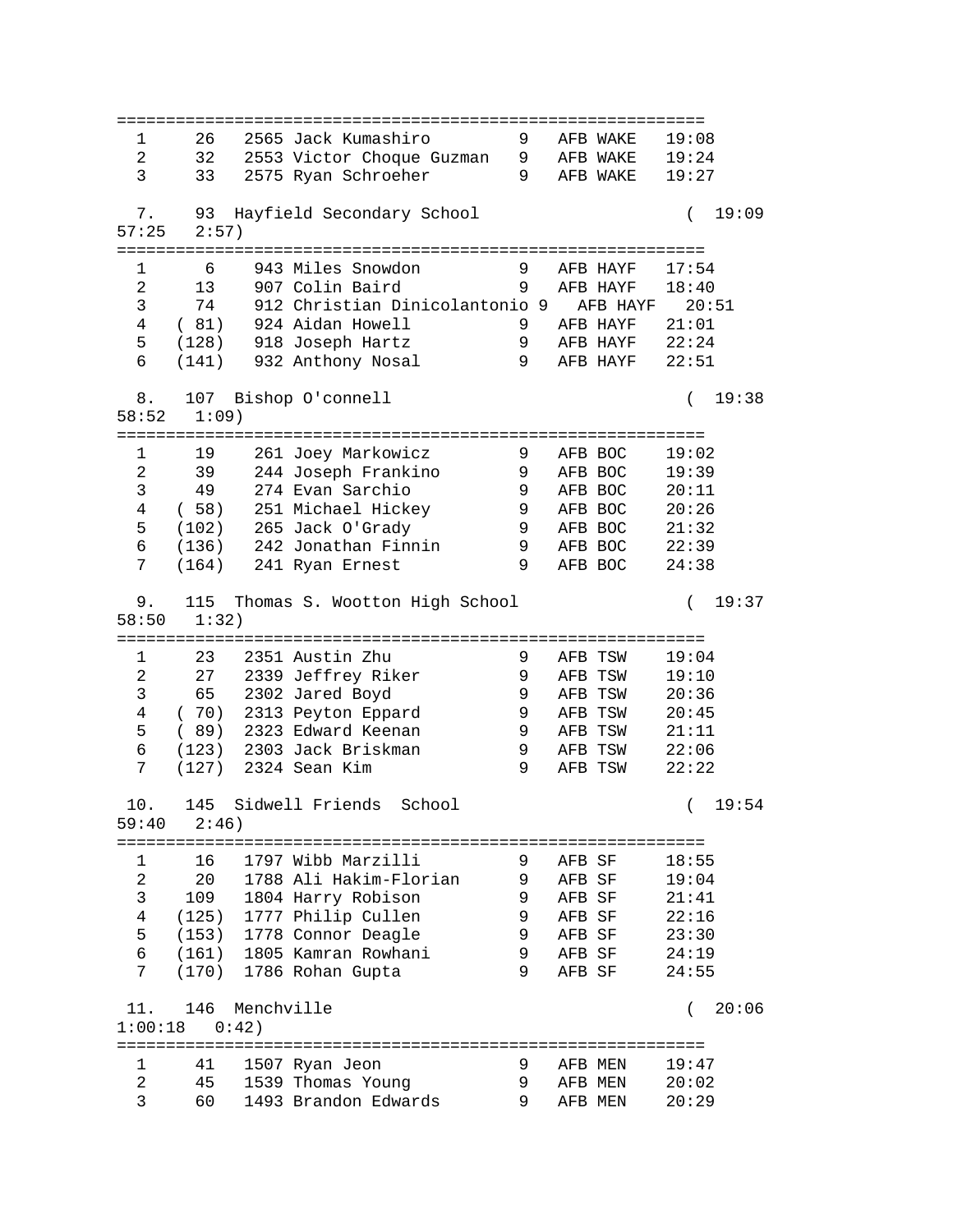4 ( 87) 1491 Ben Diongzon 9 AFB MEN 21:07 5 ( 88) 1535 Chris Ware 9 AFB MEN 21:09 6 (107) 1486 Ian Conner 9 AFB MEN 21:38 7 (132) 1519 Ethan Padron 9 AFB MEN 22:36 12. 150 Lake Braddock ( 20:00 59:58 2:13) ============================================================ 1 12 1280 Josh Putz 9 AFB LB 18:33 2 66 1317 Alex Yenchi 9 AFB LB 20:39 3 72 1266 Andrew McAvoy 9 AFB LB 20:46 4 (103) 1314 Theo Varias 9 AFB LB 21:33 13. 151 West Potomac ( 19:50 59:29 3:12) ============================================================ 1 5 2785 Aj Terio 9 AFB WPOT 17:53 2 62 2766 Robert Lamb 9 AFB WPOT 20:31 3 84 2749 Harper Casey 9 AFB WPOT 21:05 4 ( 85) 2770 Carson Lynch 9 AFB WPOT 21:05 5 (110) 2748 Ryan Bowers 9 AFB WPOT 21:41 6 (112) 2784 Jonah Starinchak 9 AFB WPOT 21:44 7 (121) 2756 Ryan Fink 9 AFB WPOT 22:02 13. 151 Yorktown ( 20:05 1:00:14 2:06) ============================================================ 1 17 3187 Lachlan Stevens 9 AFB YKTW 18:57 2 51 3184 Joshua Sokol 9 AFB YKTW 20:14 3 83 3099 Emery Ax 9 AFB YKTW 21:03 4 ( 90) 3135 Benjamin Ingram 9 AFB YKTW 21:18 5 (133) 3132 Peter Hays 9 AFB YKTW 22:37 6 (143) 3156 Alexander Martinez 9 AFB YKTW 22:54 7 (145) 3189 Gabren Vincent 9 AFB YKTW 22:56 15. 153 Hempfield Area (7) ( 20:01 1:00:03 1:21) ============================================================ 1 36 984 Luke Ohr 9 AFB 1359 19:31 2 40 968 Esra Easley 9 AFB 1359 19:40 3 77 953 Clayton Anderson 9 AFB 1359 20:52 4 ( 95) 979 Tyler Martin 9 AFB 1359 21:20 5 (159) 969 William Falcon 9 AFB 1359 24:09 6 (187) 963 Cooper Cernuska 9 AFB 1359 28:57 16. 164 T.C. Williams High School ( 20:04 1:00:10 2:38) ============================================================ 1 10 2139 Eyasu Belaye 9 AFB TC 18:20 2 75 2162 Ronan Lauing 9 AFB TC 20:52 3 79 2137 Sebastian Ballestero 9 AFB TC 20:58 4 ( 86) 2155 Ziyad Hassan 9 AFB TC 21:07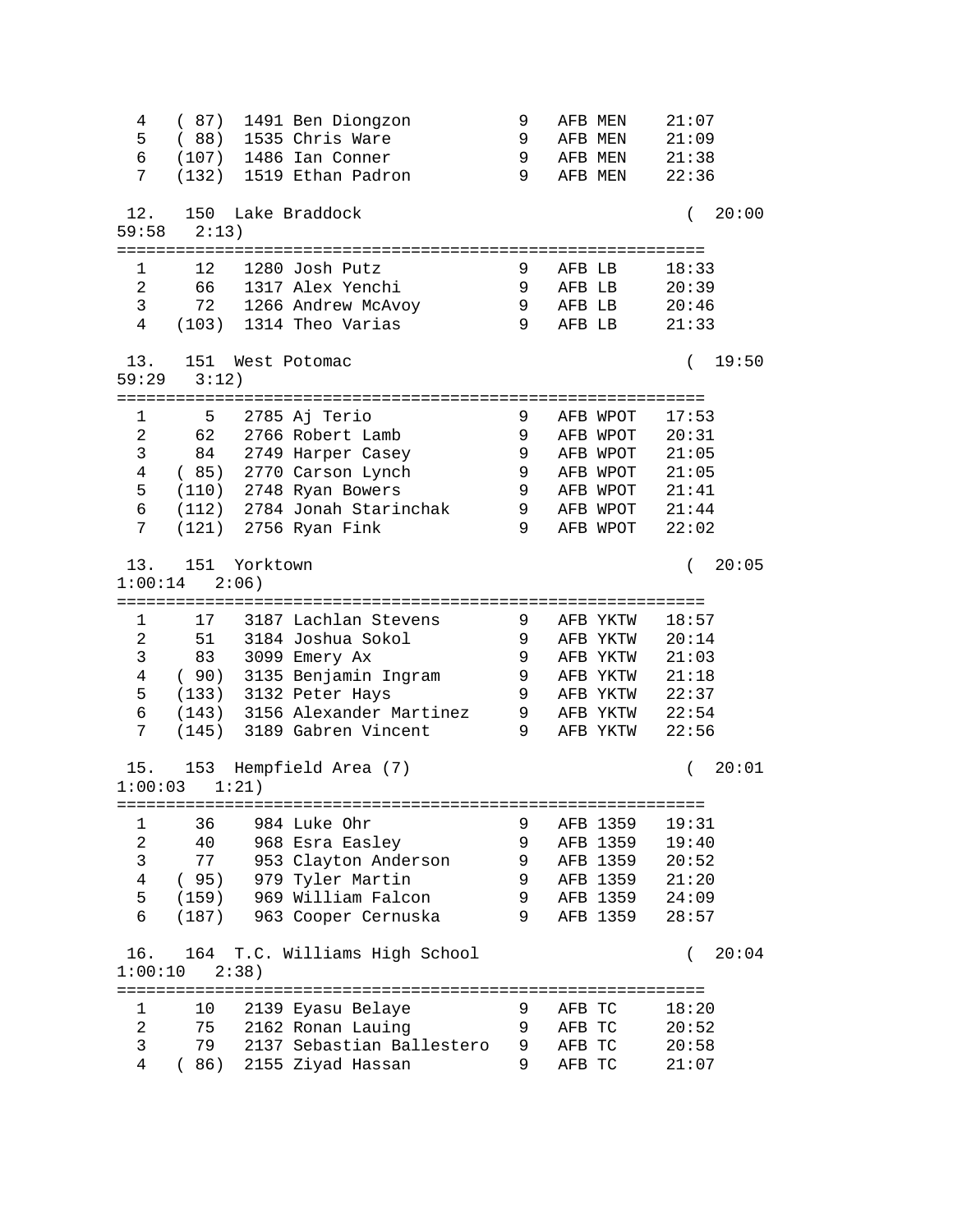17. 167 W.T. Woodson ( 20:16 1:00:47 1:15) ============================================================ 1 35 2447 Xavier Berry 9 AFB WTW 19:31 2 61 2461 Sean Duble 9 AFB WTW 20:30 3 71 2526 Theodore Smith 9 AFB WTW 20:46 4 ( 99) 2507 Ben Miller 9 AFB WTW 21:27 5 (130) 2463 Khang Duong 9 AFB WTW 22:27 6 (146) 2488 Drew Laikin 9 AFB WTW 23:00 18. 192 Westfield ( 20:37 1:01:50 0:19) ============================================================ 1 57 2831 Ryan Bobeck 9 AFB WEST 20:24 2 67 2851 Asfandiyar Khan 9 AFB WEST 20:43 3 68 2822 Xavier Akers 9 AFB WEST 20:43 4 ( 91) 2887 Tyler Trigg 9 AFB WEST 21:18 5 (179) 2842 Brayden Hagemeier 9 AFB WEST 25:32 6 (189) 2885 Chris Thoennes 9 AFB WEST 29:20 19. 193 Walt Whitman High School ( 20:26 1:01:16 3:47) ============================================================ 1 22 2621 Sander Schulman 9 AFB WWH 19:04 2 31 2614 Beck O'Brien 9 AFB WWH 19:21 3 140 2586 Graeme Davitian 9 AFB WWH 22:51 4 (166) 2616 Sam Rahbin 9 AFB WWH 24:49 5 (181) 2589 Thomas Evans 9 AFB WWH 25:43 20. 202 George C. Marshall ( 20:39 1:01:55 1:10) ============================================================ 1 52 672 Caleb Cook 9 AFB GCM 20:15 2 53 683 Jason Harrington 9 AFB GCM 20:15 3 97 673 Davin Cross 9 AFB GCM 21:25 4 (139) 687 Jad Kanaan 9 AFB GCM 22:49 5 (173) 679 Jeremy Ellis 9 AFB GCM 25:05 21. 215 Falcons ( 20:44 1:02:12 3:08) ============================================================ 1 37 574 Christopher Stallard 9 AFB POO 19:31 2 44 550 Linfred Kingston 9 AFB POO 20:02 3 134 523 McCleary Gallagher 9 AFB POO 22:39 4 (163) 527 Aidan Goettsch 9 AFB POO 24:35 22. 218 Gonzaga College High School ( 20:42 1:02:05 3:25) ============================================================ 1 24 844 Francis Donnelly 9 AFB GON 19:04 2 63 828 Chris Aparicio 9 AFB GON 20:32 3 131 875 James O'Donnell 9 AFB GON 22:29 4 (151) 852 James Gnecco 9 AFB GON 23:24 5 (155) 829 Charlie Baisley 9 AFB GON 23:33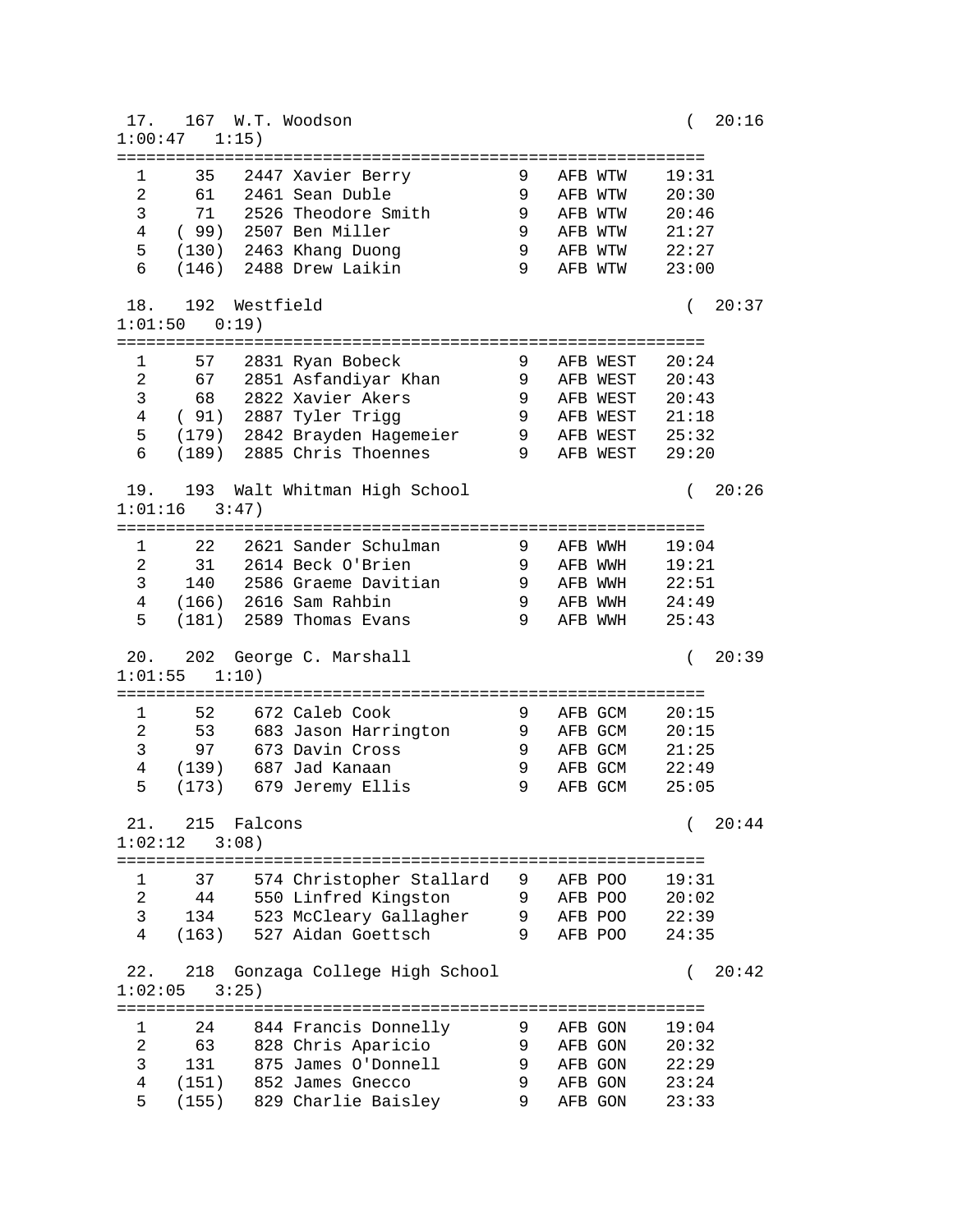23. 228 Walter Johnson High School ( 20:52 1:02:35 1:31) ============================================================ 1 46 2660 Alex Scott 9 AFB WAJ 20:06 2 76 3466 Vitale Tinker 9 AFB 20:52 3 106 2632 Blake Alyward 9 AFB WAJ 21:37 24. 236 School Without Walls High School ( 20:58 1:02:52 1:34) ============================================================ 1 56 1750 Lucien Anderson 9 AFB SWW 20:21 2 64 1766 Steve Mirabello 9 AFB SWW 20:36 3 116 1756 Nicholas Cassol-Pawson 9 AFB SWW 21:55 4 (174) 1770 Becket See 9 AFB SWW 25:07 5 (182) 1754 Adam Burch 9 AFB SWW 25:57 6 (184) 1752 Lachlan Bond 9 AFB SWW 26:17 25. 247 Georgetown Day School ( 21:04 1:03:11 1:18) ============================================================ 1 50 760 Tyler Litmans 9 AFB GDAY 20:14 2 96 784 Akshay Tate 9 AFB GDAY 21:25 3 101 729 Charlie Brooks 9 AFB GDAY 21:32 4 (108) 731 Corbin Buchwald 9 AFB GDAY 21:39 5 (149) 726 Aidan Banerjee 9 AFB GDAY 23:13 6 (165) 769 Will Olsen 9 AFB GDAY 24:43 26. 267 Bethesda-Chevy Chase High School ( 21:26 1:04:16 3:28) ============================================================ 1 54 208 Lewis Sisler 9 AFB BCC 20:16 2 55 211 Tate Smyth 9 AFB BCC 20:16 3 158 178 Toby Berlinski 9 AFB BCC 23:44 27. 269 St. John's College High School ( 21:14 1:03:41 1:49) ============================================================ 1 47 1929 Daniel De Lude 9 AFB SJC 20:08 2 105 1959 Christopher Place 9 AFB SJC 21:36 3 117 1923 Cayden Coppola 9 AFB SJC 21:57 4 (176) 1926 Frankie D'Antonio 9 AFB SJC 25:11 5 (183) 1944 Colin Kavanaugh 9 AFB SJC 26:13 28. 271 Northwest High School ( 21:14 1:03:41 3:27) ============================================================ 1 30 1600 Garrett Duncan 9 AFB NWM 19:20 2 104 1618 Josh Morgan 9 AFB NWM 21:34 3 137 1619 Joshua Mutamba 9 AFB NWM 22:47 4 (138) 1633 Colin Stark 9 AFB NWM 22:49 5 (144) 1601 Roman Elvis 9 AFB NWM 22:55 6 (171) 1635 Rayvon Thomas 9 AFB NWM 25:04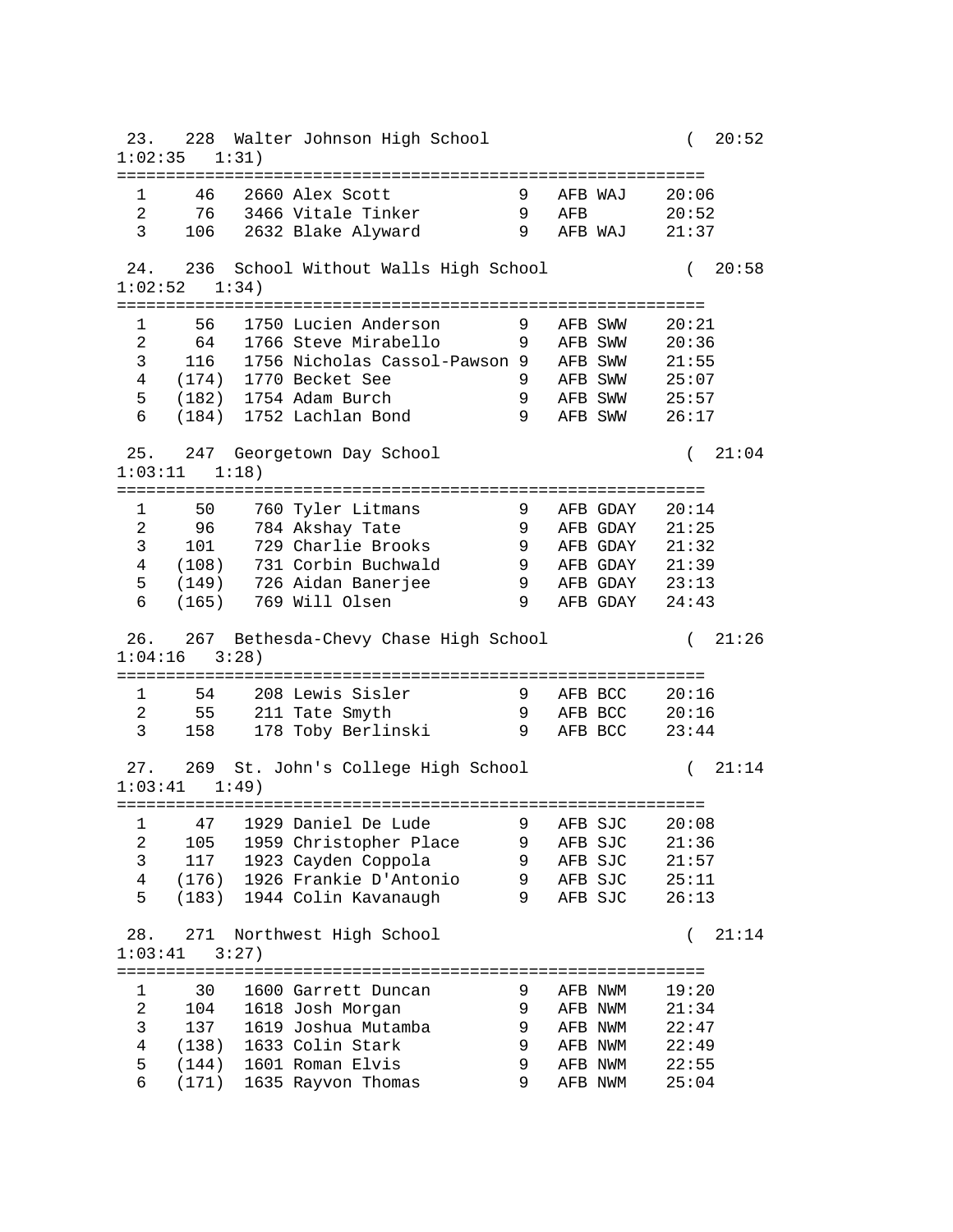29. 272 Washington-Lee High School ( 21:16 1:03:48 1:27) ============================================================ 1 59 2719 Nicolas Mestre 9 AFB W-LE 20:27 2 98 2723 Timothy Naff 9 AFB W-LE 21:27 3 115 2708 Aiden Henderson 9 AFB W-LE 21:54 4 (122) 2709 Henry Hubbard 9 AFB W-LE 22:04 5 (142) 2714 James Licato 9 AFB W-LE 22:52 6 (169) 2727 Tyler Phillips 9 AFB W-LE 24:55 30. 275 Woodrow Wilson High School ( 21:28 1:04:22 7:15) ============================================================ 1 7 3075 Vincent Kamani 9 AFB WIL 17:54 2 93 3084 Jay Murray 9 AFB WIL 21:19 3 175 3083 Jonathan Morris 9 AFB WIL 25:09 31. 301 Leonardtown High School ( 21:35 1:04:43 1:26) ============================================================ 1 80 1354 Kurt Perrygo 9 AFB LEO 20:59 2 92 1323 Rory Coll 9 AFB LEO 21:19 3 129 1325 Kylan Davis 9 AFB LEO 22:25 4 (157) 1332 Jacob Ersek 9 AFB LEO 23:35 32. 309 The Potomac School ( 21:41 1:05:03 3:08) ============================================================ 1 43 2232 Matthew Granovsky 9 AFB POT 19:58 2 119 2240 Joseph Jordan 9 AFB POT 21:59 3 147 2241 Damien Kanner-Bitetti 9 AFB POT 23:06 4 (156) 2215 Blake Arrendell 9 AFB POT 23:33 5 (162) 2245 James Kiernan 9 AFB POT 24:20 6 (167) 2251 Cory McLucas 9 AFB POT 24:49 7 (180) 2243 Sammy Key 9 AFB POT 25:38 33. 337 J.E.B. Stuart ( 22:23 1:07:09 4:18) ============================================================ 1 78 1000 Ahmed Abbas 9 AFB JEB 20:55 2 82 1006 Bereket Bessie 9 AFB JEB 21:01 3 177 1034 Benjamin Primrose 9 AFB JEB 25:13 4 (190) 1005 Liam Bates 9 AFB JEB 29:20 5 (191) 1040 David Smits 9 AFB JEB 30:36 34. 374 Clarksburg High School ( 22:16 1:06:48 0:50) ============================================================ 1 113 291 Jared August 9 AFB CLK 21:49 2 126 287 Zahir Abdul-Muid 9 AFB CLK 22:20 3 135 297 Andrew Cox 9 AFB CLK 22:39 4 (152) 323 Keshan Tannassee 9 AFB CLK 23:27 5 (178) 317 Rohit Patel 9 AFB CLK 25:19